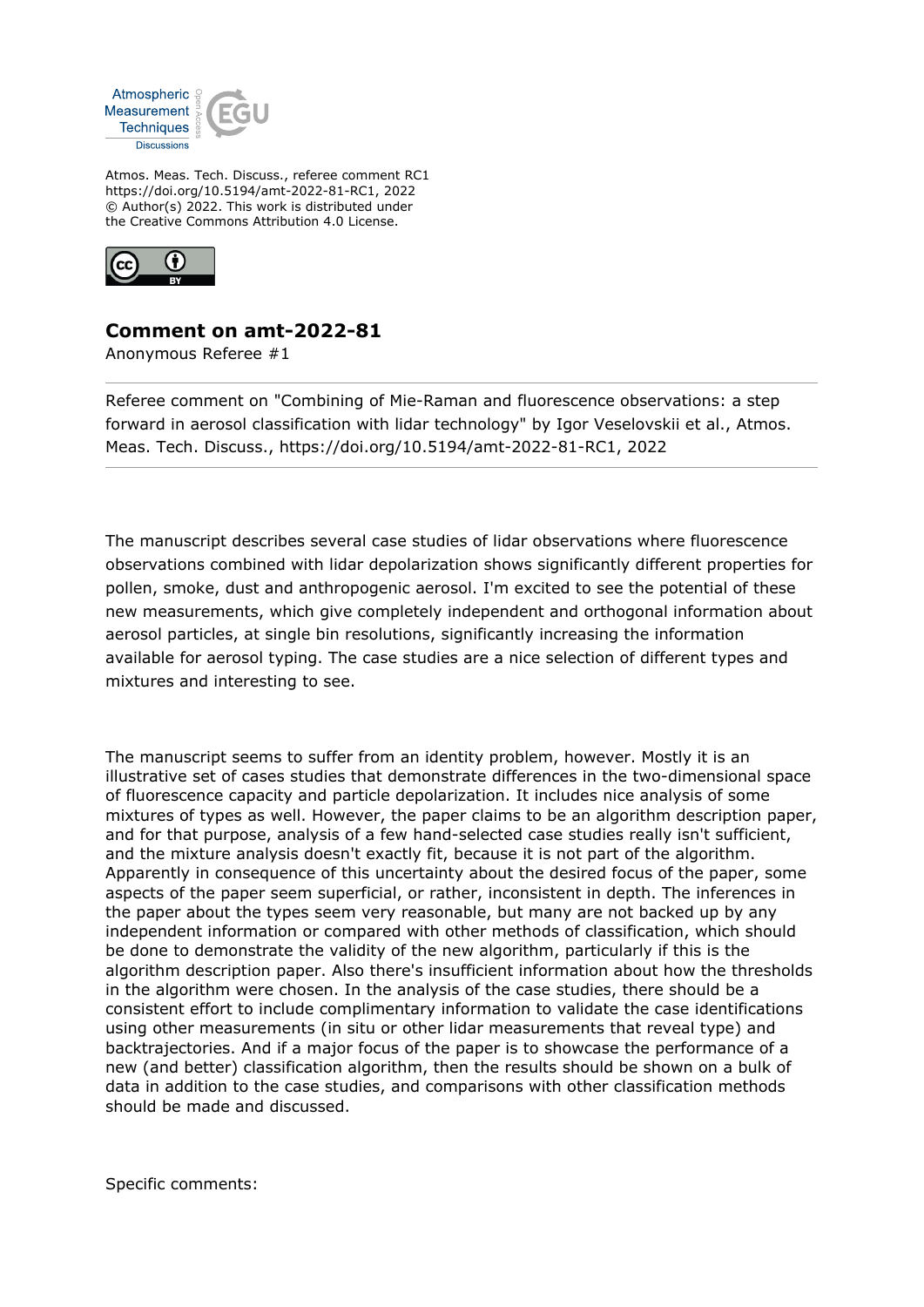L24. "and their mixtures". The mixture analysis is an interesting part of the paper, and apparently new compared to the authors' other papers, but it appears it's not really part of the classification algorithm, in the sense that mixture analysis can only be done on a case-by-case basis. Any discussion about that? This could be clarified in the abstract. Also, the mixture analysis is not even mentioned in the introduction. Discussing it there would help to clarify the novel aspects of the paper.

L73-75. I very much agree that adding independent aerosol information will improve classification, but this specific point is unconvincing. Yes, the variables used for classification so far have variability within types but there's nothing to suggest that this won't also be true for fluorescence capacity, is there? So, I'm not sure this is exactly the right motivation.

L105. Good point that the resolution is higher since fluorescence capacity can be calculated using data at a single bin, unlike extinction or other quantities related to extinction. This seems particularly useful for Raman measurements.

L105-107. Veselovskii et al. 2021a is referenced extensively in the introduction, including to say that it already demonstrates the ability of the 2-d measurement space to separate all the aerosol types. I couldn't follow how the purpose and scope of this paper is different from 2021a.

L183-193. Calculation of the backscatter coefficient using a calibration constant sounds so straightforward, that I didn't realize that it hadn't been done before. This is great. It's good to see a relatively straightforward innovation discovered and put into practice that will produce a significant amount of additional retrievals, in profiles when the reference height is not accessible to the lidar.

L231-232. Add an earlier reference for spectral dependence of the depolarization ratio, Burton et al. 2015.

L240-241. Since line 223 just said that Veselovskii et al. 2021a already demonstrated that the two dimensional diagram can separate types, is the part about mixtures the main purpose of this manuscript? If so, the abstract and intro should make that clearer and the examples should be chosen to align with that purpose.

L248-249. Burton et al. (2012) or Burton et al. (2013), referenced elsewhere in the manuscript, is an earlier lidar aerosol classification methodology with depolarization ratio ranges listed for common types.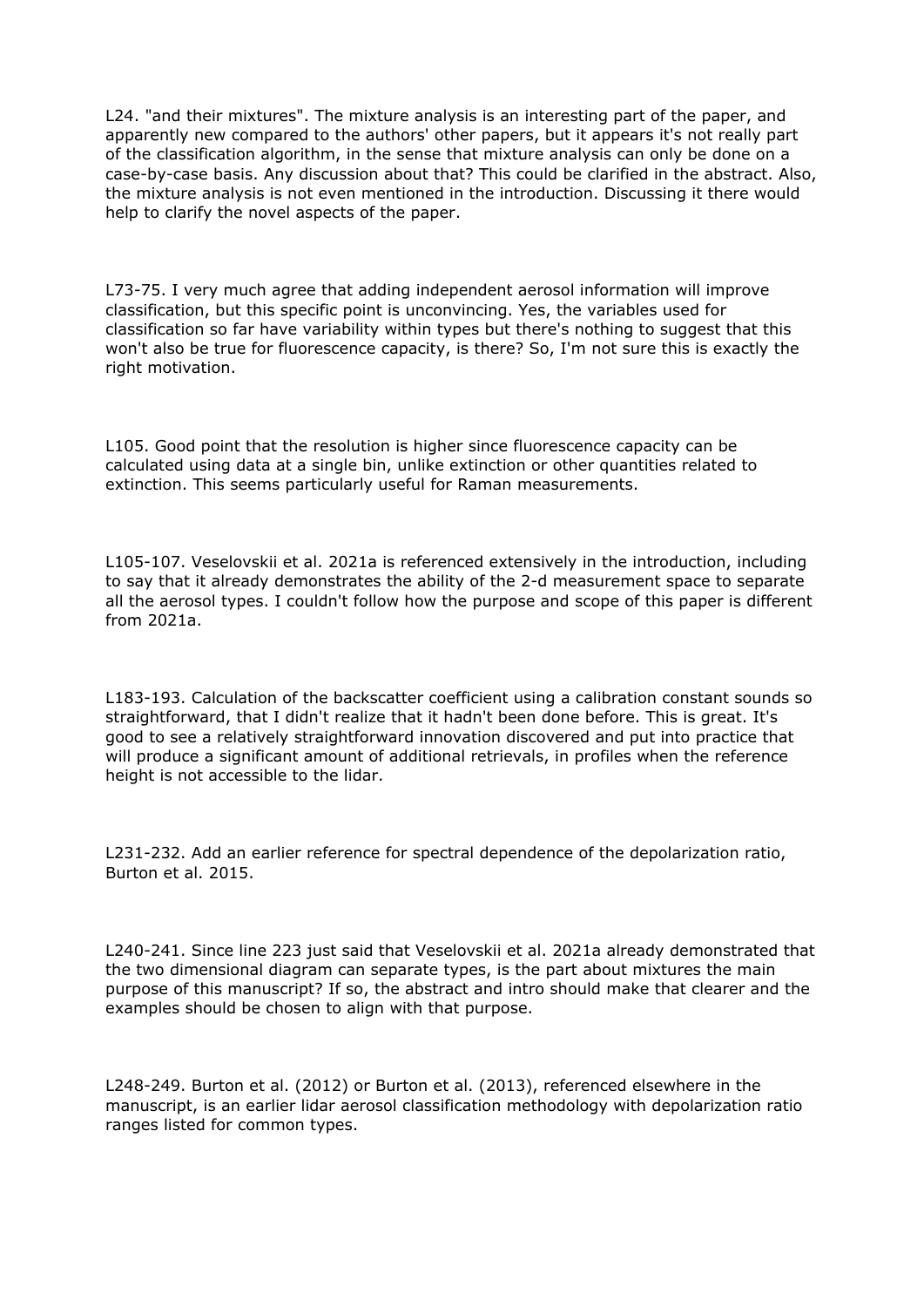L247. "The ranges are based on results obtained in LOA". The algorithm is a simple thresholding method in two dimensions, so the ranges are the single most important aspect of the algorithm description. This statement is much too vague to support and explain how the ranges were derived, and I'm eager to know more. What results? From cases published in other publications? From a completely independent subset of cases than the results shown in this manuscript? Are the results only inferences from the lidar measurements of depolarization and fluorescence capacity, or do they include other coincident measurements that provide stronger evidence for the type identifications? Is there a set of training cases that are classified using other external measurements and/or source information? Are the cases shown in this paper the training cases or are they independent cases that demonstrate the validation of the algorithm? All this should be part of the methodology discussion.

Figure 3. The mixing lines all go through the box that's marked "pollen". This highlights the unavoidable weakness of typing with just two dimensions. Presumably, anything that falls within this box needs context to distinguish between pollen, a pollen mixture, or a smoke-dust mixture that has nothing to do with pollen. Identification by context (particularly where supporting measurements are available) is fine for the purpose of case studies, but there must be significant potential for misidentification in the automated algorithm, I suppose. It would be good to discuss weaknesses as well as strengths of the approach.

L268. Clouds are also shown in the aerosol typing masks and line 308 mentions both ice and water droplets, so the thresholds values for ice and water droplets should also be included in Table 1.

Figs 4,5. It's confusing that the ice cloud is only partially included in this example. It's shown in the type mask, but not discussed, and it's not shown in the scatter plot in Fig 5a. It's included in Fig 4, but apparently off-scale. The authors should decide whether they want to include the cloud in their analysis and discussion or not. If not, cut off the plots at an altitude below the cloud. If so, rescale Figure 4, include it in Fig 5 and add discussion about cloud.

Figure 5 and similar figures. What's the purpose of the boxes and cross-hairs in the fluorescence vs. depolarization diagrams? The boxes would probably be more useful to readers if they were all the same, and used the values from Table 1. That way, we can see visually how the identified types fall into the broad category already established. I can guess that the crosshairs represent the mean and (probably) standard deviation of identified pure types, but those aren't discussed anywhere in the paper.

L315-321. The explanation of the smoothing procedure is missing something. Z is a number, but the classification IDs are not numbers that can be added and weighted, but just labels. How are the classifications convolved with Z? Just guessing, I suppose the fluorescence capacity and depolarization ratio are what's averaged using the Z-weightings, and then the classification is done on these smoothed measurements instead? Please clarify in the text.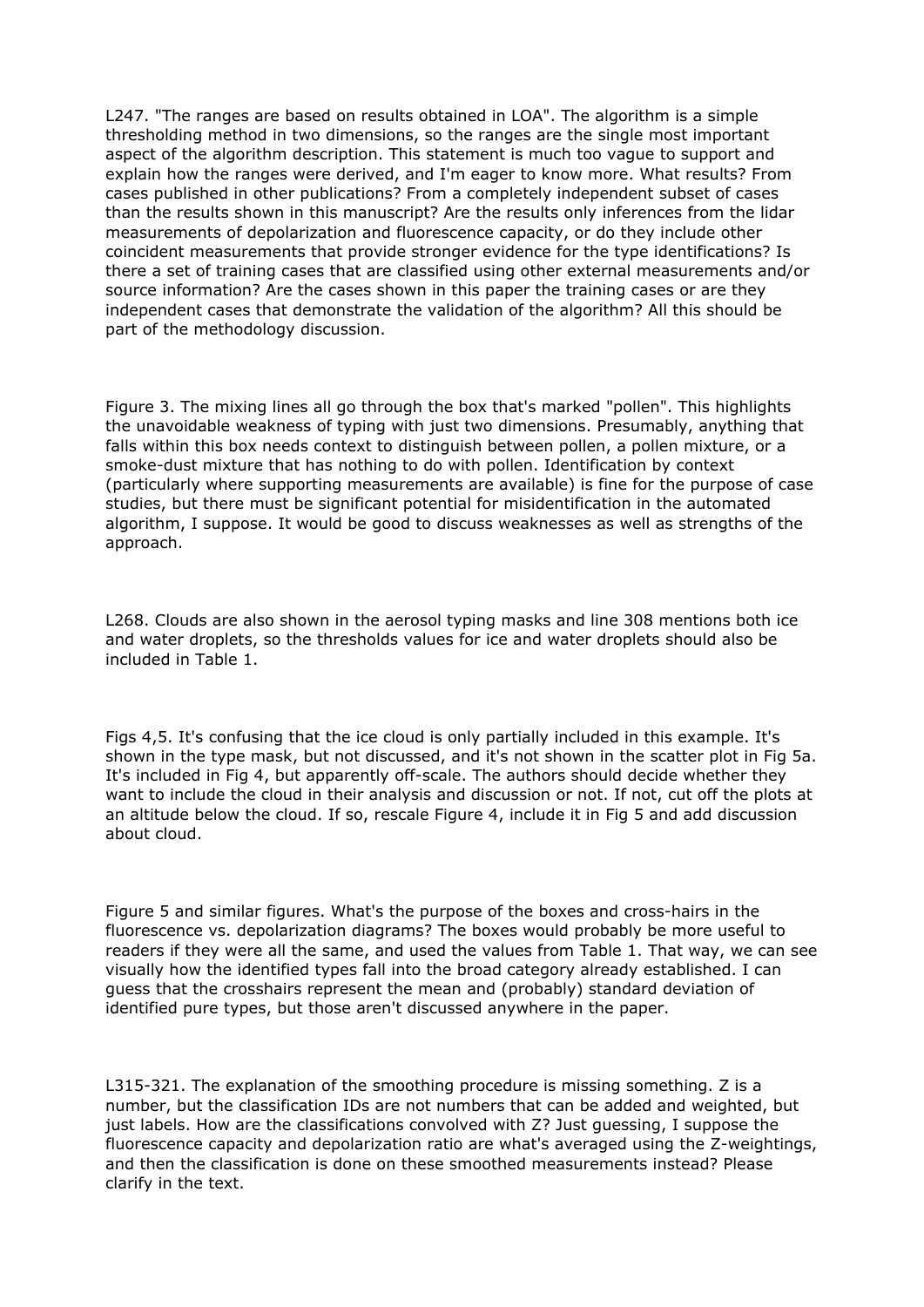L339 and 341 and elsewhere. I'd suggest avoiding describing values as "typical" and expand the description to be more specific. For instance, perhaps this is within the ranges seen in your previous publications and/or other publications for cases that have been identified as smoke and urban based on independent data? "Typical" is a bit dangerous, in that it implies a generality that is not established after only a few handfuls of case studies, particularly since the case study identifications seem to mostly be rather dependent on expectations about the typical values. Statements like this unfortunately seem to be quoted and referenced repeatedly so that they become ingrained without becoming better supported. After all, we now know that it is quite common for smoke (in the upper troposphere and stratosphere) to have depolarization values that are much larger than this, and previously published ranges of depolarization for urban aerosol also include significantly larger depolarization values than this.

L347. Says that the fluorescence capacity can decrease as a function of relative humidity, explaining a range of variables. Why does it produce variability rather than reducing the fluorescence capacity uniformly?

L361-367 and Figure 6-7. I agree that the shape of the curve in Figure 7a is very striking and reminiscent of a mixing line. However, I also just read in the previous section that fluorescence capacity is strongly impacted by relative humidity, making me wonder quantitatively how much impact RH has, compared to the impact of mixing. Is there a model (theoretical or empirical) of G\_F dependence on relative humidity? The RH profile should be added to Figure 8 (and all the other profile figures). Another aspect that puzzles and surprises me is the increased G\_F specifically in parts of the curtain where the backscatter is lower. This hints that the variation in G\_F might be quite strongly related to RH; alternately that the pollen is more diffuse and widespread than the urban aerosol, which I think would be unusual. A curtain of RH (perhaps from MERRA-2 since there is insufficient sonde data to produce a curtain) and/or backtrajectories might help make the scenario more clear.

L368-369. It's good that 1064 nm depolarization is included here, because in general, the more data shown, the better the patterns can be understood. However, the text highlights larger values of 1064 nm depolarization to support the inference of pollen, but that's also true for urban aerosol (e.g. Burton et al. 2012). Then "both depolarization ratios decrease with height" as the pollen concentration decreases (L372), but 1064 continues to be larger than 532, so again this is not definitive. Any further comment about this?

This case and the first case were also included in earlier publications by the same authors. The papers make different analyses of them, so that's fine, but does this mean they also contributed information relevant to producing the ranges used in the algorithm? If so, they are not such good examples to illustrate the performance of the typing algorithm.

Figure 8 L 715. Why were the profiles created for 21:00-23:00 instead of a later time where the curtain shows pollen at lower altitudes and mixing is discussed? Is this a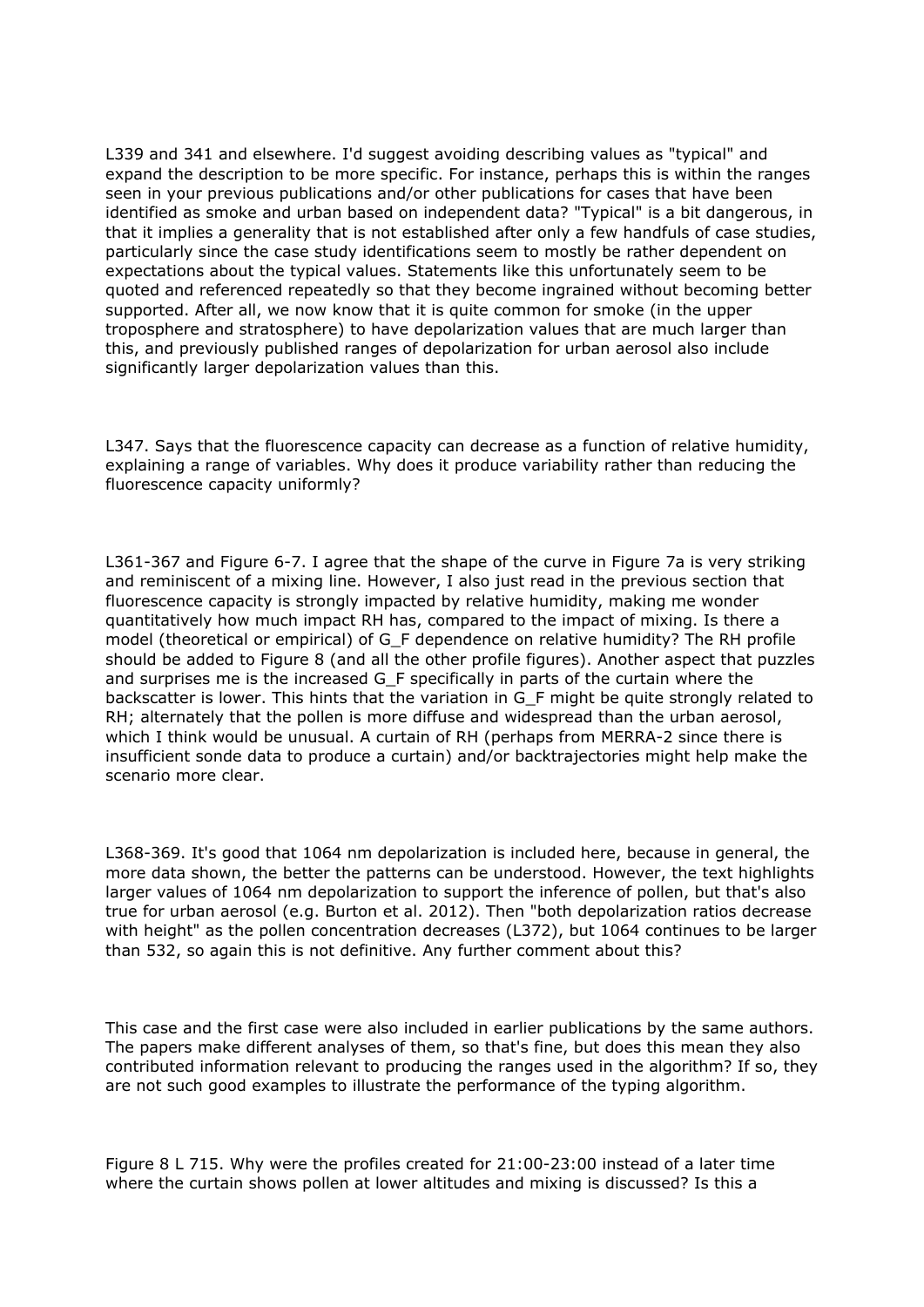L376-377. I'm not finding the explanation for the lack of variability in the backscatter angstrom exponent to be very convincing. It appears to be saying that the urban particles are growing due to humidification exactly in balance with the effective dry particle size decreasing due to less pollen? (if so, this needs support). Perhaps some quantitative modeling would help. How small of a backscatter Angstrom exponent would be expected for high concentration of pollen, and just how much contribution to the backscatter is there (based on the mixing model) and how much change in Angstrom would you therefore expect? What confuses me is that the fluorescence capacity also mixes linearly according to the backscatter partition, so if there was really too little backscatter contribution to be noticeable, wouldn't that also mean there would be little variation in G\_F as well?

L392-393. Unfortunately, the SILAM website only provides current forecast data, so please make the relevant data available as a supplement or shown in a figure. Also, what kind of pollen was it?

L418-419. I'm not quite clear on what the author's intent is here. Is this saying that the algorithm misclassified a mixture as pure urban, or that the mixture only occurs where the classification puts it, but that the two urban layers have quite a lot of difference between them? It would be very helpful (in this case and others) to mark the points in the scatterplots according to the classification result or altitude. I would like to see exactly where the two layers classified as "urban" fall on the apparent mixing line. I think it's interesting that the two layers marked urban have different spectral dependence of depolarization. Backtrajectories would be helpful for this case too, to help understand why the two layers of urban aerosol might have different properties.

L420. "typical for urban-pollen mixture". Actually the mixing curve is significantly to the left of the curve in Figure 3, suggesting that the pure pollen in this mixture is not "typical" compared to the ranges given in the table, but is more of an edge case with relatively low fluorescence capacity.

L430-436. This is a very nice case to demonstrate contrast in fluorescence between different types. But the type identification is entirely made by inference using the two classification dimensions without any other support such as in situ measurements, backtrajectories, or other lidar-measured quantities like 1064 nm depolarization, lidar ratio or angstrom exponents. It's great that two measurements used for the classification appear to give the ability to make these separations, but for such a key demonstration I think the case studies need to be very well supported. In general I suggest bolstering the verification of the identifications for all the cases (not just this one) by including all relevant data. I mean specifically, first of all, other lidar quantities that have been used in previous classification methodologies, including especially lidar ratios, and also 1064 nm depolarization and angstrom exponents for all cases. Also include RH, backtrajectories and any coincident in situ measurements (especially pollen) for all cases.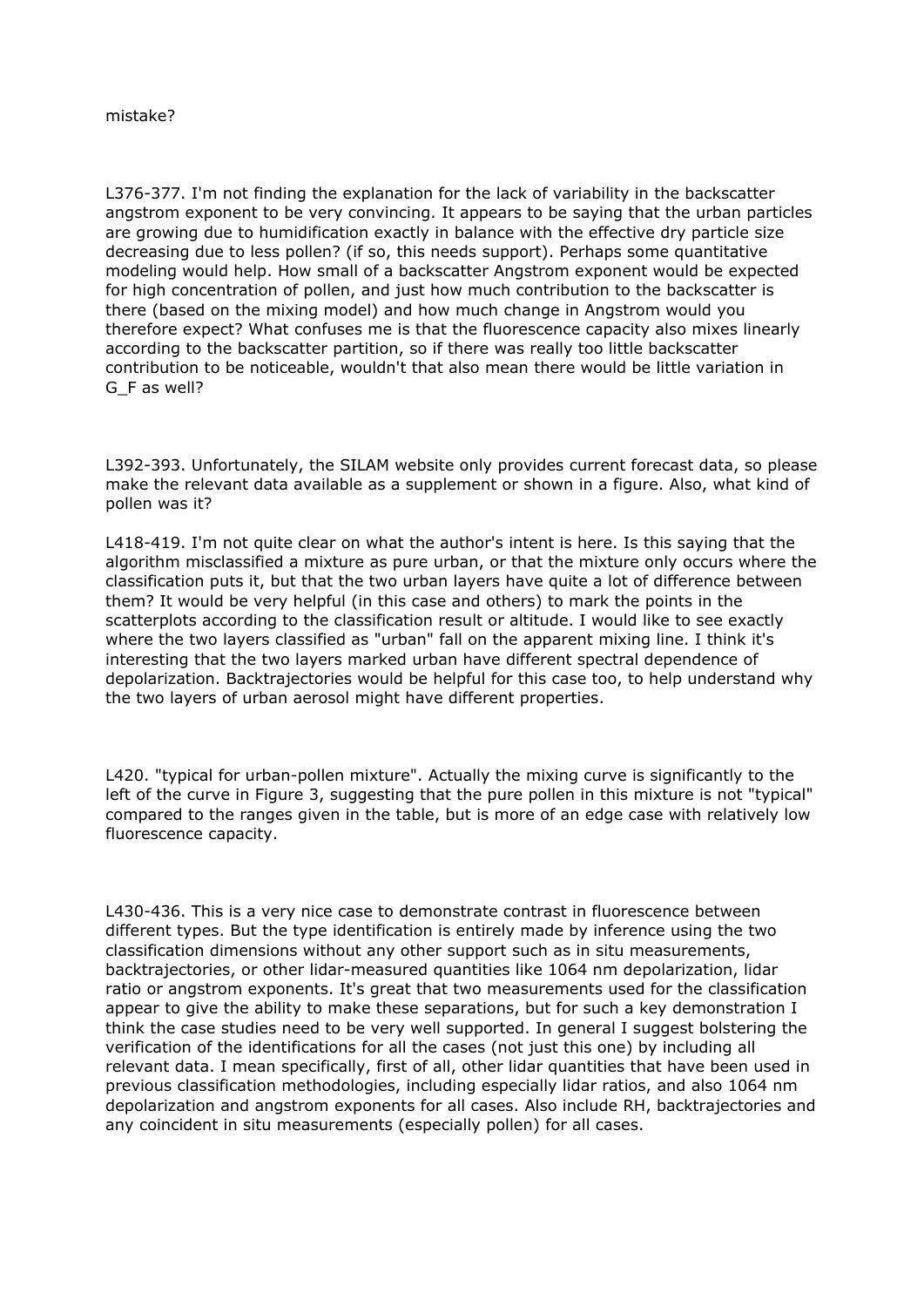L445 and Figs 15 and 16. The suggested mixing between layers doesn't look convincing. On the fluorescence vs. depolarization diagram, these intermediate points don't follow a nice mixing line like the other mixing cases, and the boundaries in the measurement curtains appear quite crisp. Could these points be artifacts of the smoothing instead?

Fig 15. The depolarization especially and perhaps also the fluorescence capacity (outside of the smoke plume) seems to be anti-correlated with backscatter, including in regions that seem unlikely to be pollen-dominated (such as the minimum between the smoke and urban layers). Particulate depolarization is especially susceptible to systematic error, particularly overestimation, at low values of backscatter (Freudenthaler et al. 2009, Burton et al. 2015). Have you done a systematic uncertainty calculation? (Also this is another case where color coding of the scatterplot by altitude would be useful).

Fig 15-18. Include the data for depolarization and angstrom exponent (and RH) for these cases also.

L455 "G\_F increased ... probably due to the mixing with local pollution". Does this make sense? Nothing prior to this in the manuscript suggests that urban pollution has significant fluorescence capacity. Also, on the scatter plot on Figure 18, there's no suggestion that the higher values of G\_F in the dust cluster are correlated with depolarization in any way; that is, they are not following any mixing line. What evidence is there that this is not simply normal variability within dust? Table 1 shows dust can have G F up to 0.5. Why not 0.6? Also, could some of this variability be correlated with RH?

L485. "during Spring-Autumn seasons". It would be helpful to show a timeseries demonstrating that the pollen signature (elevated depolarization and fluorescence capacity) does NOT occur in winter.

Typographical or wording:

L19. What is meant by "single" in "first single version of the algorithm". I suggest delete "single" or reword.

L18 and L24. Change particle's to particle.

L92. Be specific about which wavelength here.

L247. Define LOA.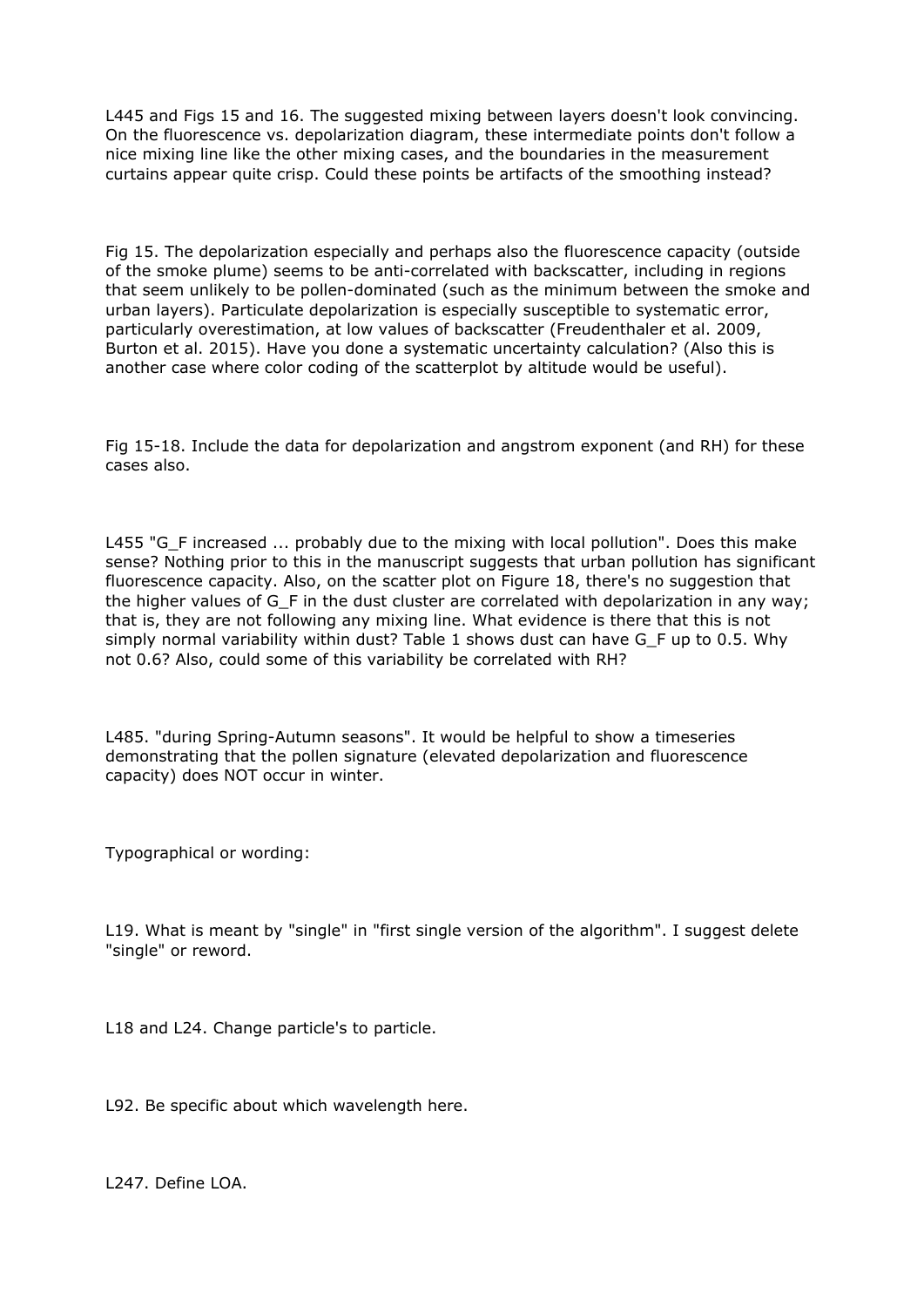L270-281. There should be some discussion or at least references to other analyses of mixtures of aerosols that derive similar equations (especially Eq. 7), e.g. Sugimoto and Lee 2006, Gross et al. 2011, Gasteiger et al. 2011, Tesche et al. 2009, Burton et al. 2014.

L280. Eq. 8. It probably would be good to remind the reader that fluorescence capacity and backscatter in this equation refer to particular wavelengths.

L282. "We assume". I think this is meant to refer only to the demonstration in Figure 3, not a general assertion. If true, perhaps swap the first two sentences of the paragraph to make it less likely to be misread. As mentioned in the introduction, the quantities have a lot of variability even within types, so assuming single values wouldn't be well supported.

L300. "the height resolution is 7.5 m". Is that really the resolution or only the grid spacing? That is, taking the detectors into account, are measurements at adjacent vertical grid points independent?

L342. spell out FBC

L344. Add a reference to the reminder. (I think it is Veselovskii 2020?)

L445. Typo in "0.2-0.3"

L663-664. It would be helpful to add "using the reference height as Ansmann et al. 1992 (green) or the calibration constant as in Eq 5. (magenta)". (I read figure captions before the text, so having a bit more detail in the captions is vey helpful)

L708. Please add clarification to the caption whether the scatter plot shows data for the entire time period shown in the curtain or only the subset that's included in the profile plots of Figure 8.

Figure 2 and 4. There is a lot of red in these plots hinting that the scales might be cutting off the data. Perhaps the scales should be expanded.

Figure 3. Also show the smoke + pollen mixing line, since one of the selected cases